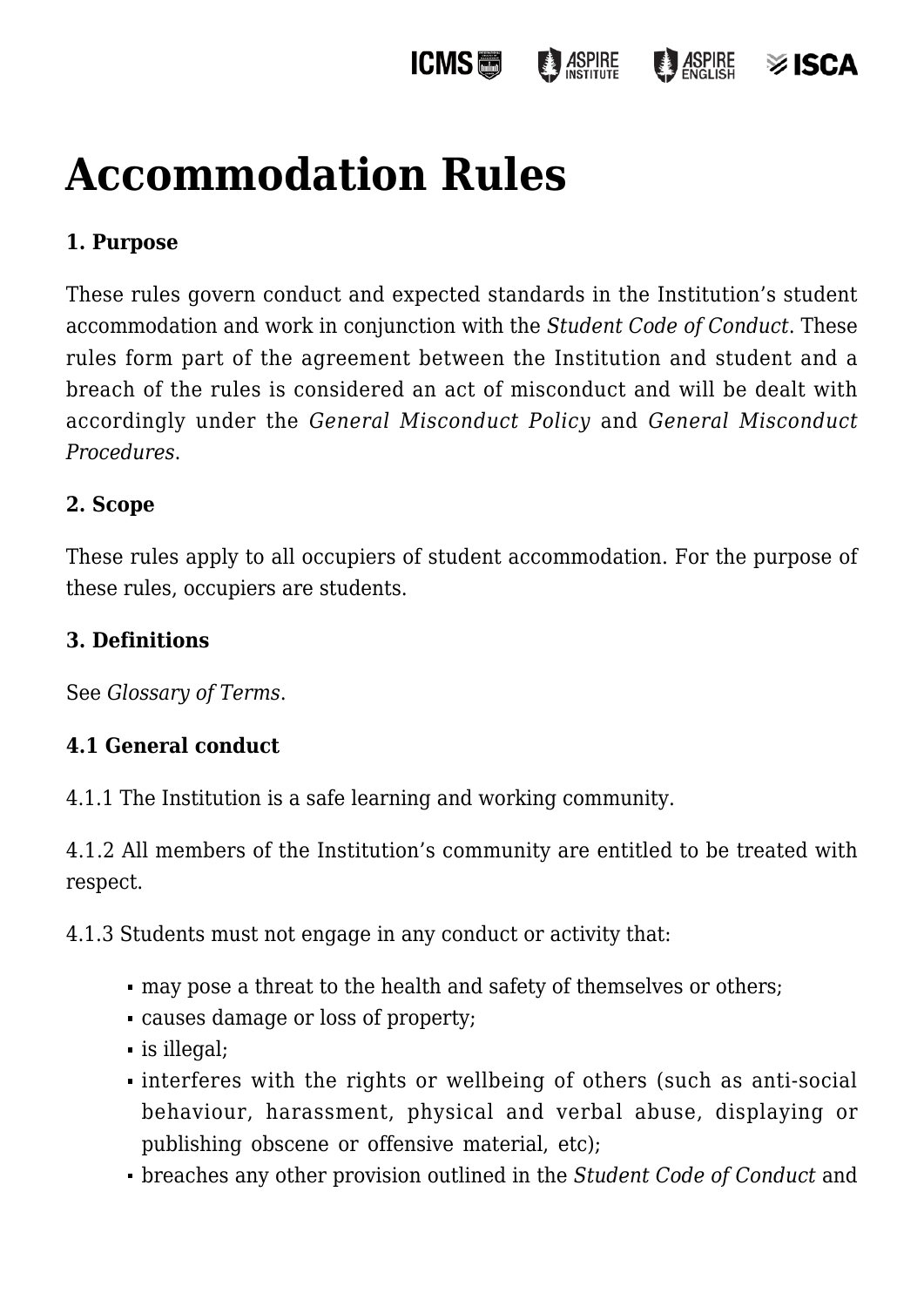in the Institution's policies and procedures.

4.1.4 Students are responsible for regularly reviewing their institution email account for updates and notices from the accommodation team. Students must also keep contact details up to-date at all times.

**ICMS圖** 

**ASPIRE** 

*ASPIRE* 

 $\otimes$  ISCA

4.1.5 Sexual assault and sexual harassment is not tolerated in any form and students found guilty of misconduct will face strict penalties in accordance with the *General Misconduct Policy*.

# *Noise*

4.1.6 Students must:

- not make any disturbing noise or any other nuisance that is likely to interfere with the productivity and enjoyment of others;
- not make noise audible to others after 10.30pm each day and during examination periods;
- for students residing on Study Focus Floors, must not make noise audible to others at any time;
- adhere to any other specific quiet hours, curfews and temporary restrictions imposed by the Institution.

# **4.2 Security**

4.2.1 For security and safety while in student accommodation, students must carry a valid student ID card and/or identification such as a driver's licence, which must be produced upon request by the accommodation team.

#### *Notify absences*

4.2.2 Students who are over the age of 18 and plan to be absent from their accommodation for any reason for more than 48 hours must notify and leave an emergency contact number with a member of accommodation team.

4.2.3 Students who are under the age of 18 must adhere to the rules prescribed in paragraph 4.8.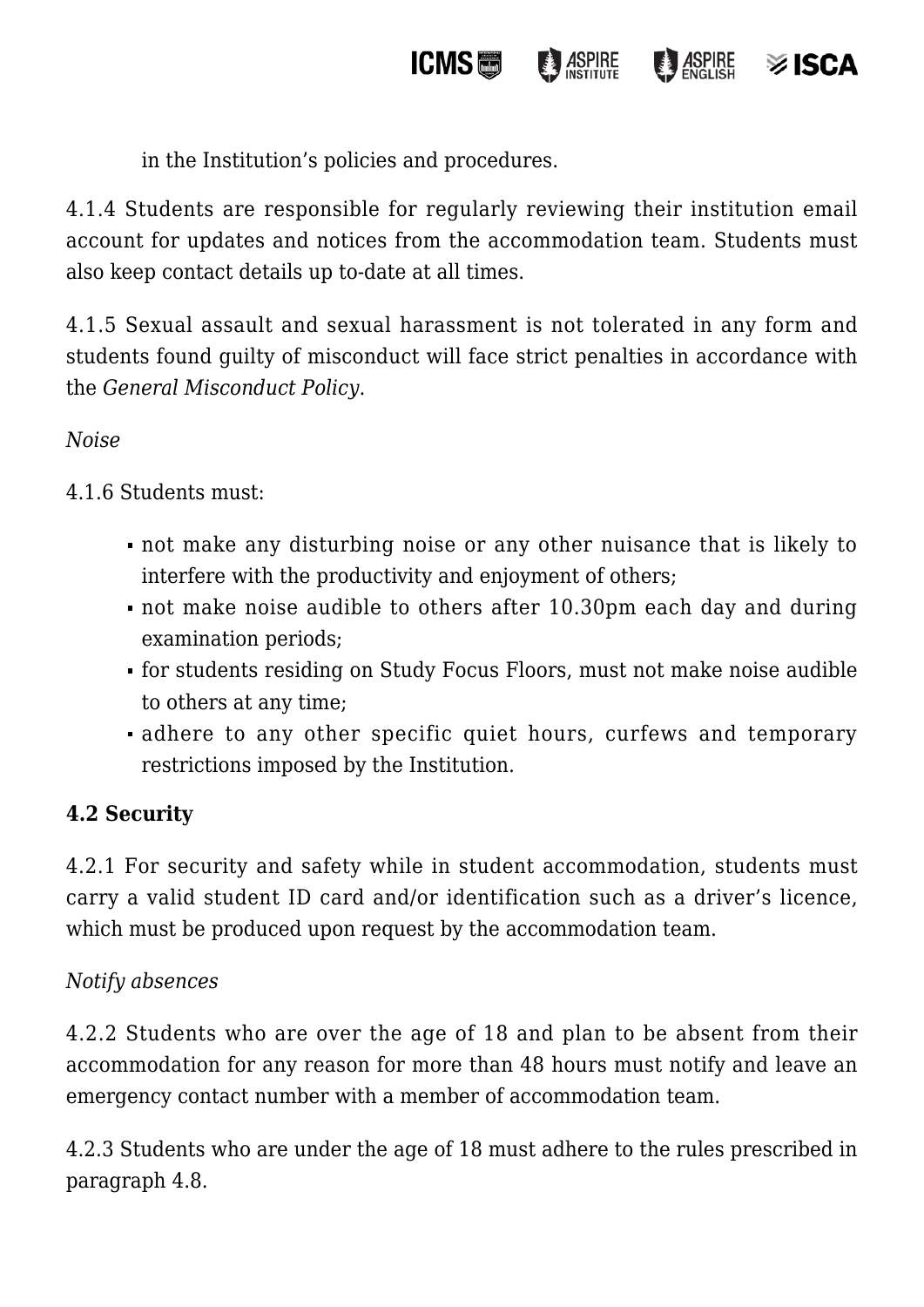#### **ICMS圖 ASPIRE**  $\frac{1}{2}$  ASPIRE  $\otimes$  ISCA

*Access*

4.2.4 All access devices and locks remain the property of the Institution and must be returned upon check out. Failure to do so may result in replacement costs to be paid.

4.2.5 Students must not tamper with, alter, replace, install any access devices or locks to windows or doors.

4.2.6 Students must report lost or stolen access devices to a member of the accommodation team or the Manager on Duty as soon as practicable.

4.2.7 Replacement costs will payable for any lost or non-returned access devices.

4.2.8 Whenever possible, the Institution will provide verbal or written notice in advance if it needs to enter a bedroom room for non- emergency reasons.

4.2.9 The Institution and its employees will endeavour to provide prior notice when accessing a bedroom, however access can be gained without prior consent for the following purposes:

- in an emergency or other extraordinary situation to protect the health and welfare of any person;
- to attend to emergency maintenance needs;
- to ensure that health, hygiene, safety and fire regulations are maintained;
- if in the reasonable opinion of the Institution, the student is believed to have abandoned the bedroom, has been reported missing for more than 48 hours, or if it is suspected that another
- person(s) other than the allocated student(s) is residing in the room;
- if in the reasonable opinion of the Institution, the student is believed to have engaged in any illegal activity whatsoever, causing disturbance, or that the behaviour is such that there is a
- likelihood that the safety of any other person is at risk;
- in the event of suspected illegal activity, the Institution reserves the right to involve the police in conducting a search of a bedroom.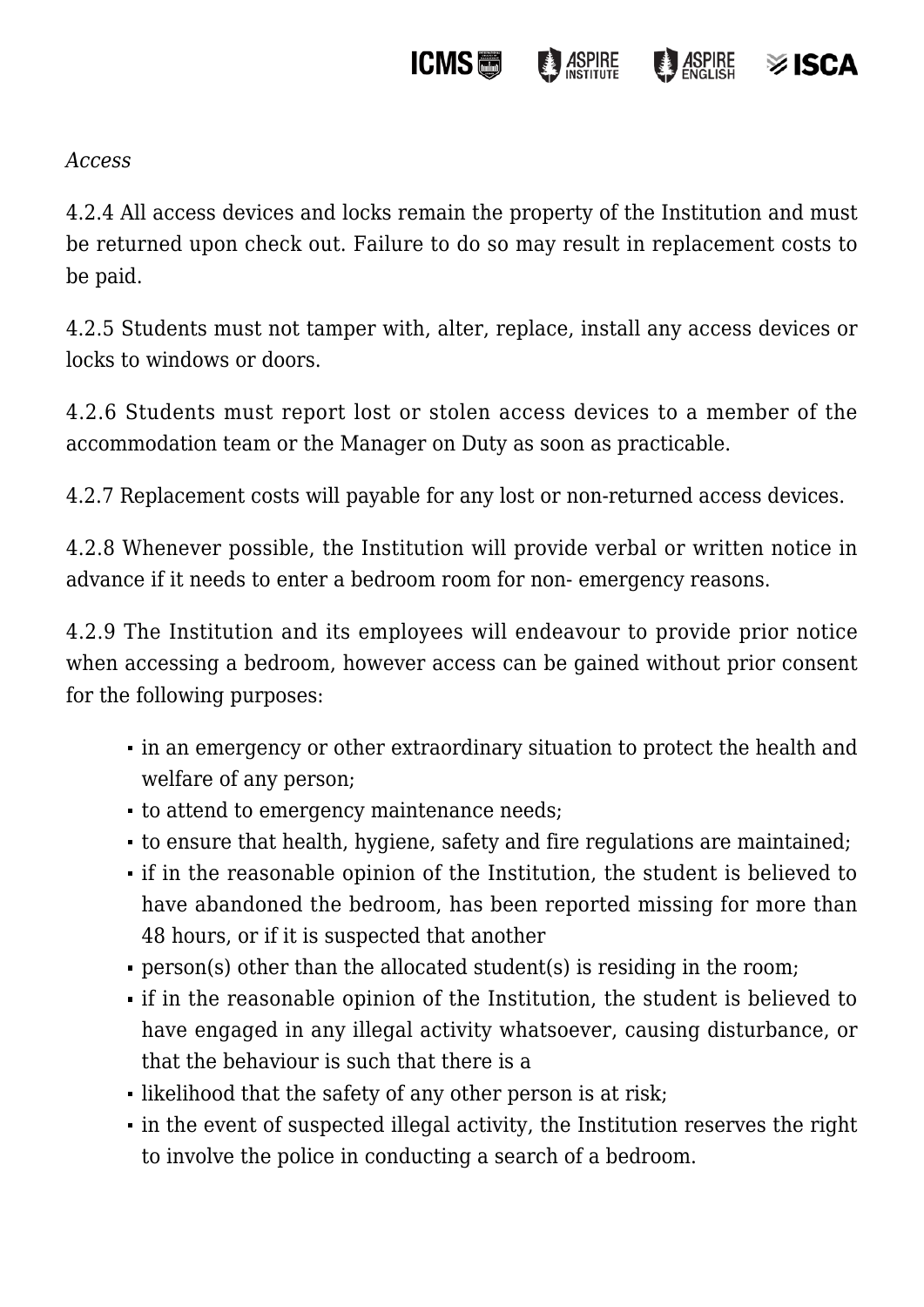4.2.10 Students must allow the Institution's employees access to bedrooms for the purpose of cleaning, room inspections, maintenance, etc.

**ICMS圖** 

**ASPIRE** 

 $\frac{1}{2}$   $\frac{1}{2}$   $\frac{1}{2}$   $\frac{1}{2}$   $\frac{1}{2}$   $\frac{1}{2}$   $\frac{1}{2}$   $\frac{1}{2}$   $\frac{1}{2}$   $\frac{1}{2}$   $\frac{1}{2}$   $\frac{1}{2}$   $\frac{1}{2}$   $\frac{1}{2}$   $\frac{1}{2}$   $\frac{1}{2}$   $\frac{1}{2}$   $\frac{1}{2}$   $\frac{1}{2}$   $\frac{1}{2}$   $\frac{1}{2}$   $\frac{1}{2}$ 

 $\geq$  ISCA

### *Entry to accommodation*

4.2.11 In Moran House, students must:

- immediately report any suspicious activity or any unauthorised access;
- not enter another student's room without consultation with the relevant occupier(s).
- not host off campus visitors or non-residential students in their bedrooms or any part of the accommodation buildings with the exception of check-in and check-out periods only;
- not sub-let their accommodation to others; and
- not access or attempt to access any restricted or prohibited areas.
- 4.2.12 In Claremount Beach House, students must:
	- immediately report any suspicious activity or any unauthorised access;
	- not enter another student's room without consultation with the relevant occupier(s).
	- not sub-let their accommodation to others; and
	- not access or attempt to access any restricted or prohibited areas
	- liaise with each other in advance of all visits to ensure that they comply with the visitation rules in paragraph 4.2.13;
	- ensure that guests are not permitted in a resident's bedroom at any time, and must remain in common areas only.

4.2.13 Residents of Claremount Beach House are permitted to have visitors based on the following occupancies:

- If **five** occupants are resident **three** guests in total are permitted at any one time.
- If **10** occupants are resident **two** guests in total are permitted at any one time.
- If **15** occupants are resident in total **one** guest is permitted at any one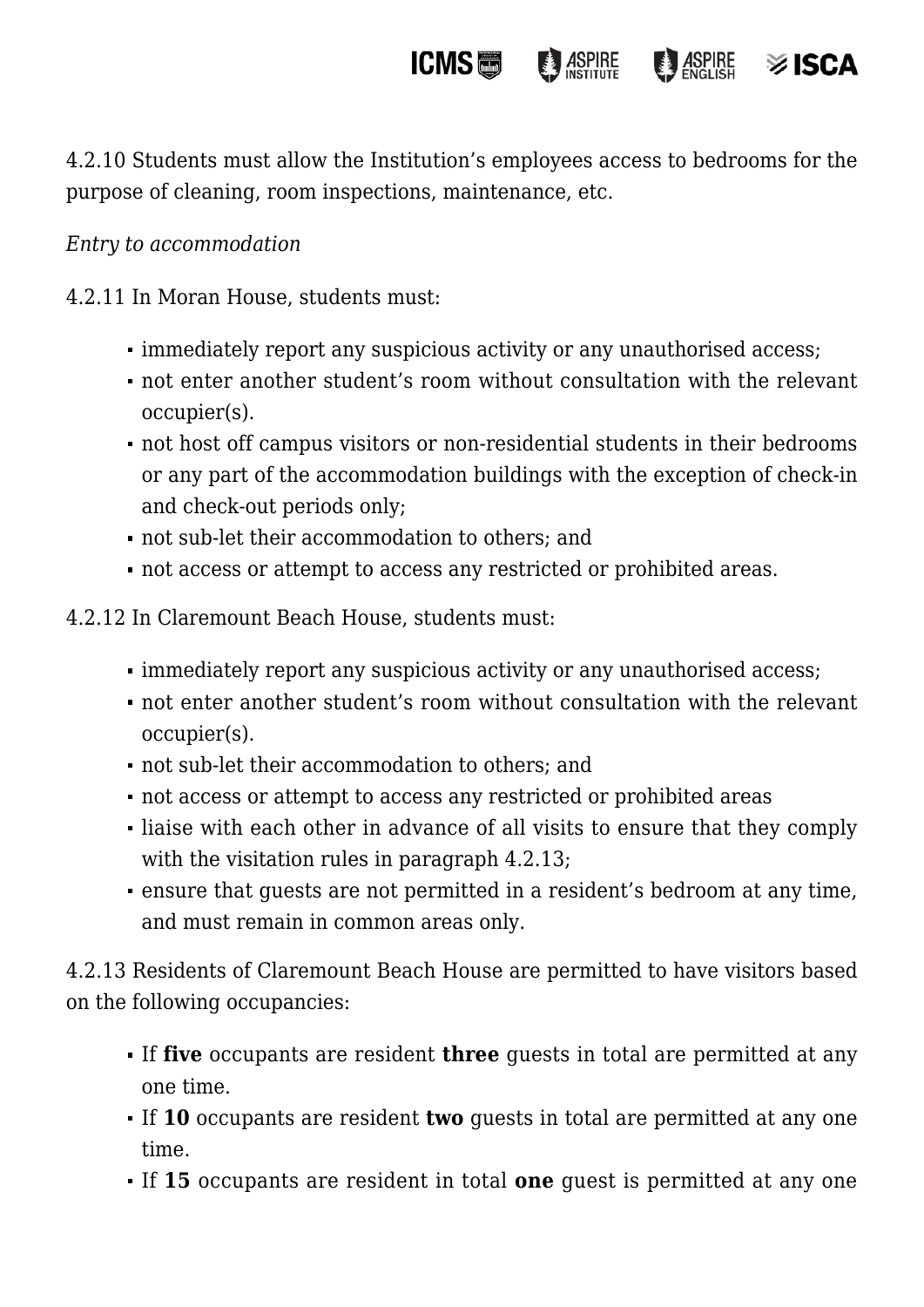

time.

# **4.3 Health and safety**

#### *Sexual assault and sexual harassment*

4.3.1 Sexual assault and sexual harassment is not tolerated in any form and the Institution prioritises the safety of its students. Students who have suffered sexual assault or sexual harassment are encouraged to seek assistance from the Student Success Centre Manager who can help provide access to support services and advise on formal reporting options. Students should also refer to the *Sexual Assault and Sexual Harassment Policy* and associated procedures.

#### *Prohibited items*

4.3.2 Students are not permitted to have any of the following items in their rooms or accommodation buildings:

- naked flames such as candles or incense burners:
- toxic or flammable materials and chemicals;
- large appliances such as refrigerators, heaters, air-conditioners, etc other than those already installed by the Institution;
- electric blankets;
- weapons;
- irons;
- barbecue or cooking devices such as kettles; and
- any other item deemed by the Institution to be a health and safety risk.

4.3.3 The Institution reserves the right to confiscate any prohibited items until the student checks out of their accommodation.

#### *Electrical equipment*

4.3.4 Notwithstanding 4.3.2, students must ensure that any small appliances (such as hairdryers, hair straighteners, etc) are safe and energy efficient.

4.3.5 In the event of a fire or other damage caused by the use of a student's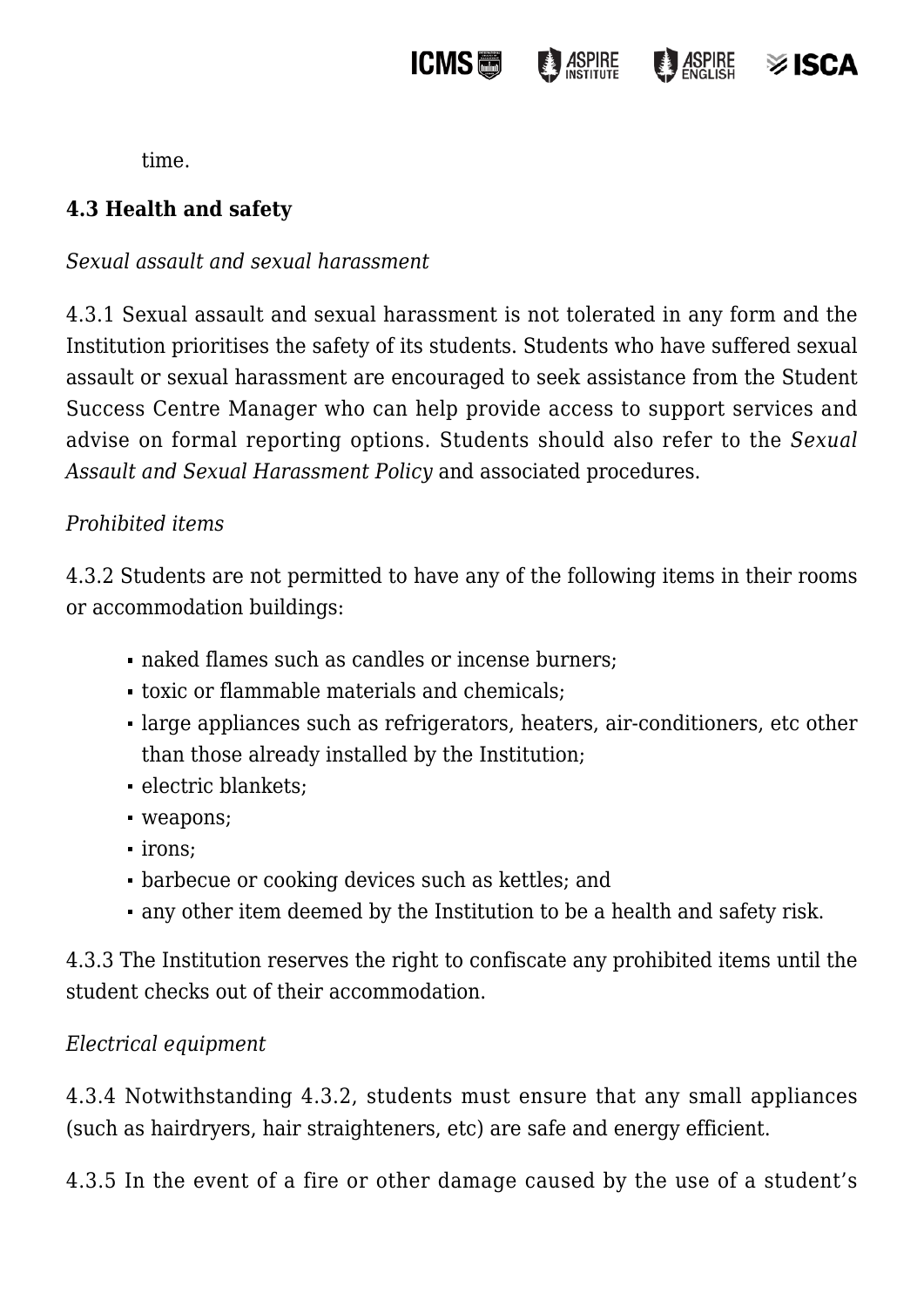appliance, the student must pay the cost of attendance of the NSW Fire and Rescue, any damage and any other financial loss incurred as a result of the incident.

**ICMS** 

**ASPIRE** 

 $\otimes$  ISCA

**ASPIRE** 

### *Infectious diseases*

4.3.6 Students must adhere to the Infectious Diseases Policy and immediately notify a member of the accommodation team of any infectious disease to prevent the spread of infection.

### *Hygiene and cleanliness standards*

4.3.7 Students must:

- keep their room and shared living areas clean, tidy and habitable at all times;
- adopt personal hygiene habits that are considered fair and reasonable in a shared living environment;
- store food in appropriate containers to minimise odours and pest infestations;
- dispose of rubbish promptly and responsibly; and
- not hang clothing, towels and laundry from windows.

4.3.8 Cleaning costs may be payable if a bedroom is left in an unacceptable standard upon check-out.

#### *Pest infestations*

4.3.9 Students must immediately notify a member of the accommodation team of any pest infestation such as cockroaches, bed bugs, fleas, lice, etc.

*General maintenance*

4.3.10 Students must:

not damage or move furniture, furnishings, appliances or any items and/or fittings provided by the Institution;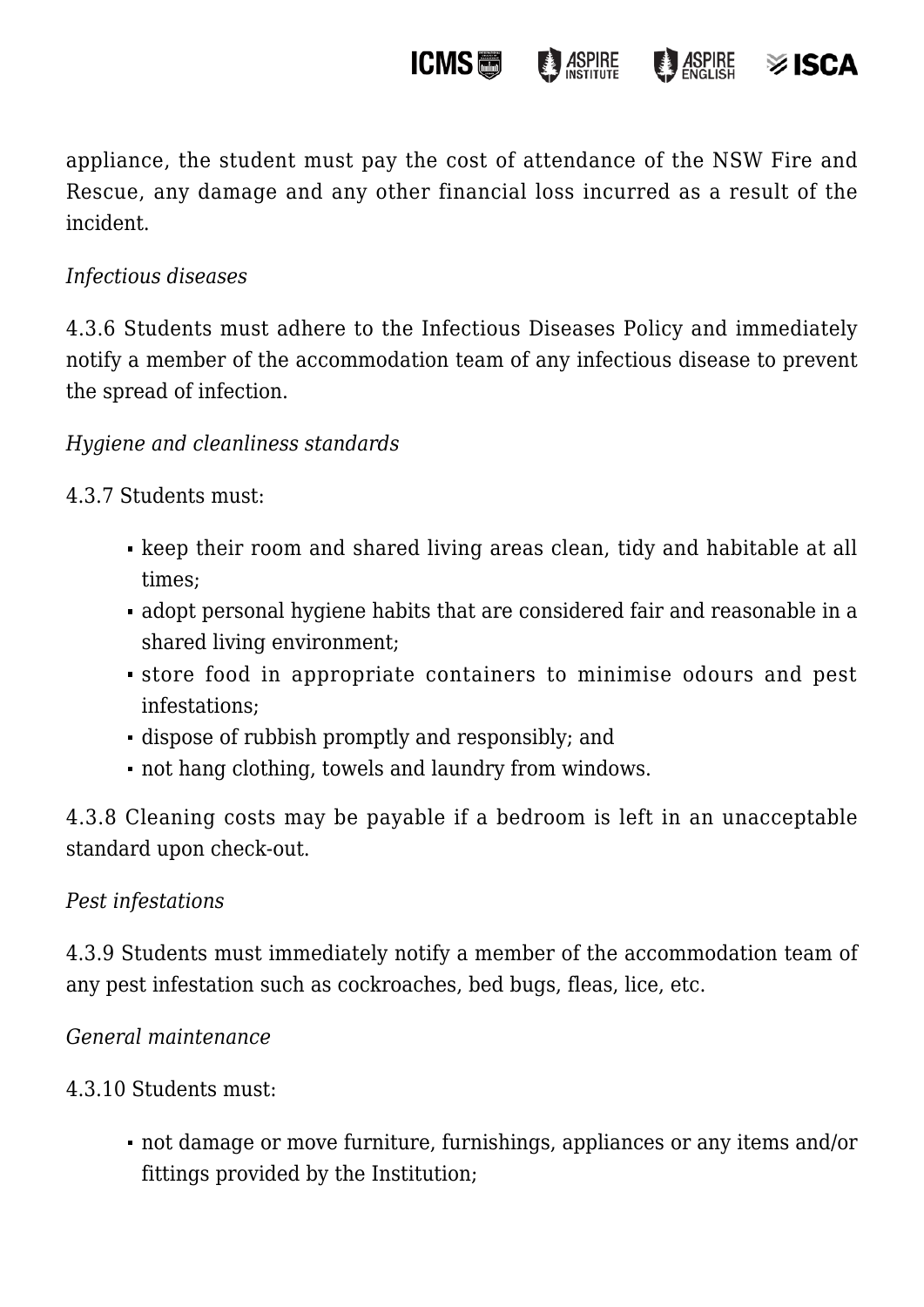immediately notify the accommodation team in the event of any hazard that poses a health or safety risk such as fire, overflowing toilets, gas leaks, etc and report any general maintenance issues in a timely manner.

**ICMS圖** 

**B** ASPIRE

 $\otimes$  ISCA

**ASPIRE** 

### **4.4 Fire safety**

Students must:

a. familiarise themselves with evacuation procedures which are posted on all floors of the accommodation buildings and in the event of a fire alarm follow those procedures;

b. not activate the fire alarm system without reasonable cause, or damage, deactivate or tamper with fire safety equipment;

c. pay related costs for deliberate, negligent or careless activation of fire equipment including the call out of NSW Fire and Rescue; and

d. not prop open or block fire escape doors.

#### **4.5 Use of common areas and facilities**

4.5.1 Common areas are for the use of all residential students and students must behave in a manner that will not interfere with the peaceful enjoyment of others

4.5.2 Furniture must be kept in their original position and all rubbish disposed of responsibly.

4.5.3 Computer labs and Study Focus Floors are deemed quiet areas of study.

4.5.4 Students must not post offensive material (such as pornographic or discriminatory posters, notices or signs) anywhere in the student accommodation buildings.

4.5.5 Students must not engage in or promote intrusive religious recruitment activities.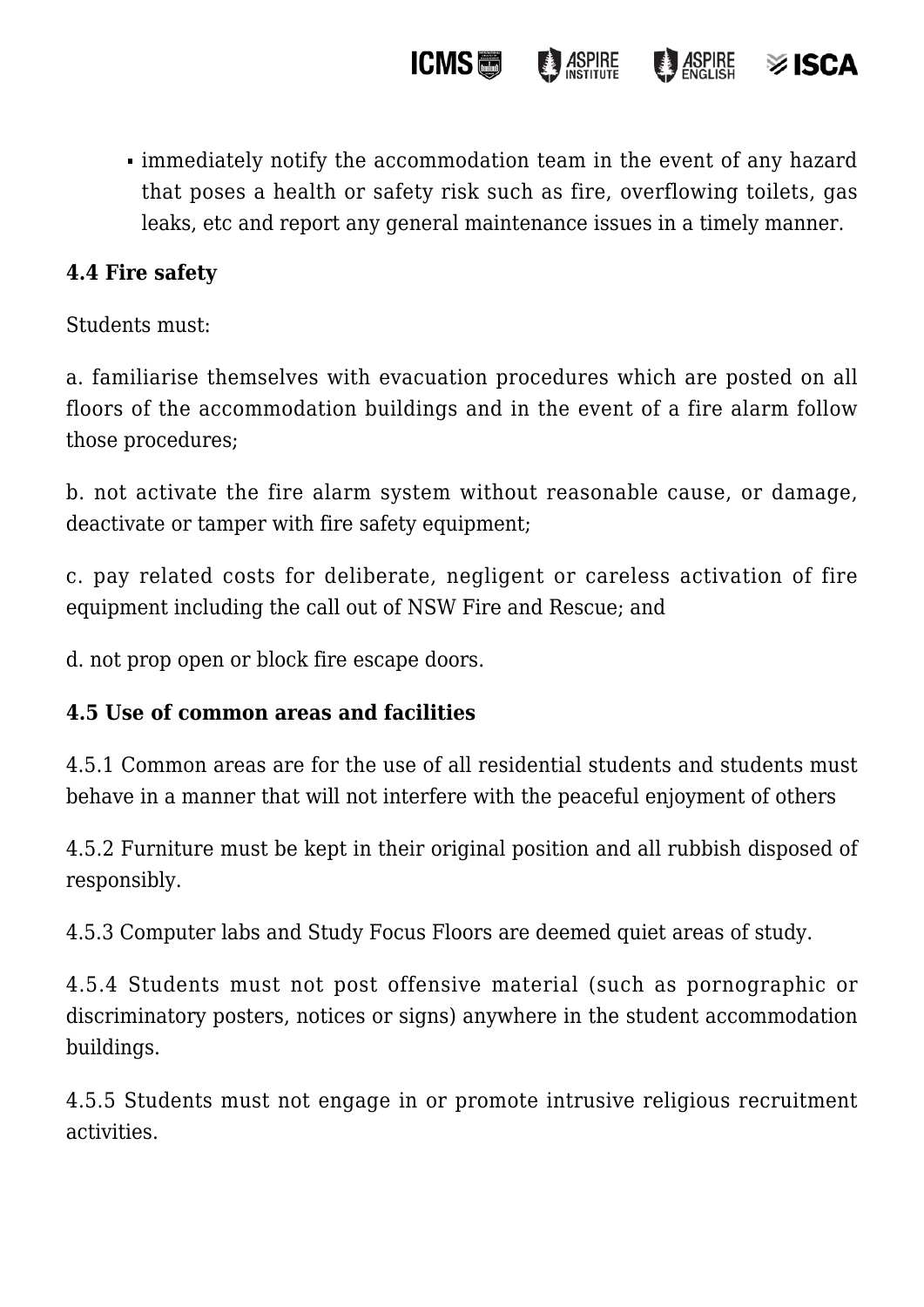#### **ICMS圖 ASPIRE ASPIRE** isca≋

# **4.6 Alcohol**

4.6.1 Alcohol may be consumed in permitted areas only.

4.6.2 Students are permitted to store a limited amount of alcohol in their rooms. The following alcohol limits per person apply:

- 1 x 750ml bottle of wine **or**
- 6 x normal strength (approx. 5%) beer **or**
- 6 x premixed drinks up to 6.5% alcohol by volume **or**
- 4 x bottle/can if drinks exceed 6.5% alcohol by volume
- no spirits permitted.

4.6.3 Students must not engage in excessive or binge drinking.

4.6.4 Students under the age of 18 must not consume alcohol.

4.6.5 Students must not possess large amounts of or provide alcohol to anyone under the age of 18.

4.6.6 The Institution reserves the right to confiscate any excessive alcohol until the student checks out of their accommodation.

4.6.7 Students must comply with alcohol free zones and periods determined by the accommodation team from time to time.

4.6.8 Notwithstanding clause 4.6.5, students residing on the Study Focus Floors are not permitted to possess, store or consume alcohol on those floors.

#### **4.7 Animals**

4.7.1 Students are not permitted to bring any animals or pets of any kind (other than registered assistance or service dogs) into student accommodation.

#### **4.8 Students under 18 years of age**

In addition to the general Accommodation Rules stated, all students under 18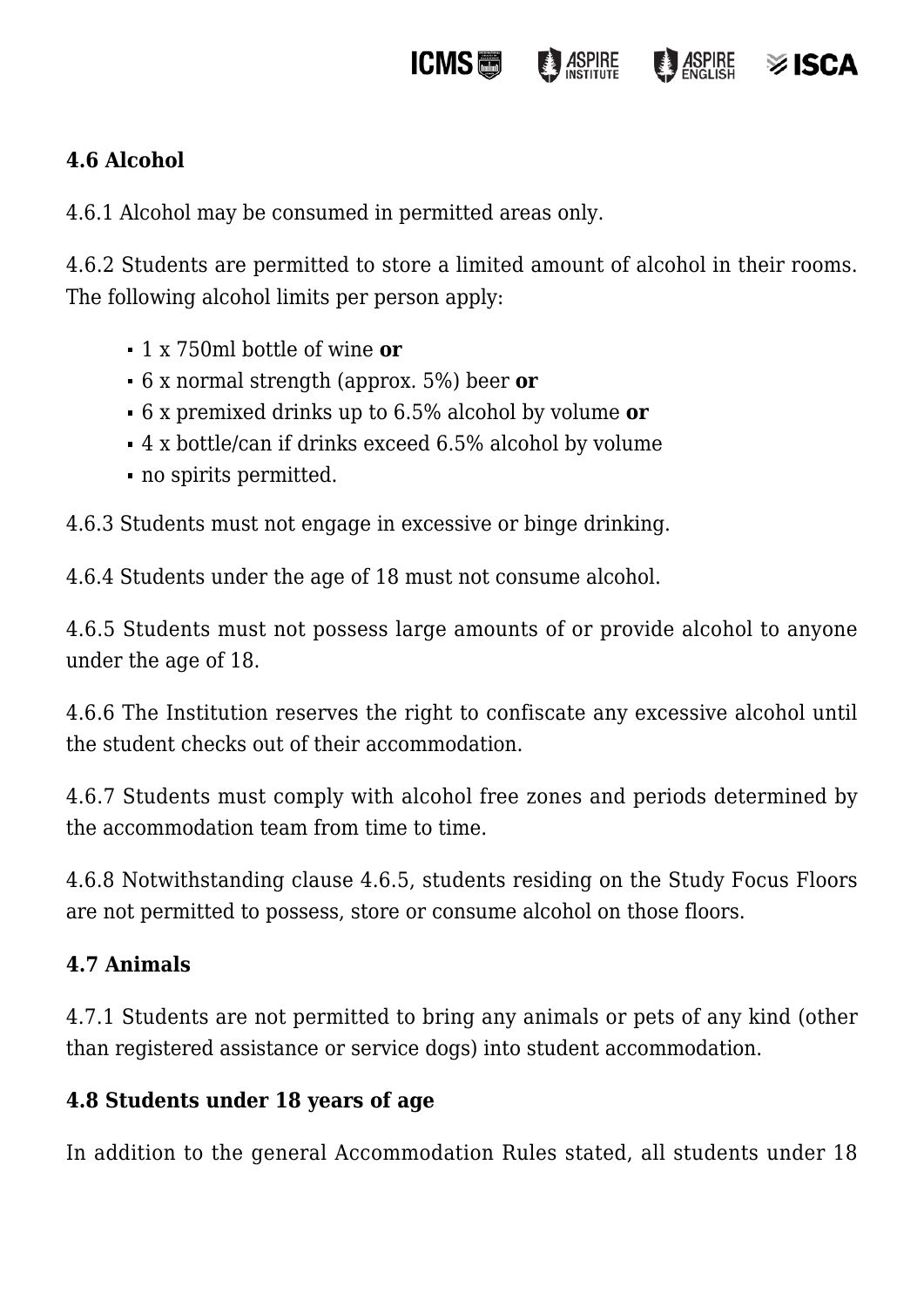#### **ICMS**圖  $\frac{1}{2}$   $\frac{1}{2}$   $\frac{1}{2}$   $\frac{1}{2}$   $\frac{1}{2}$   $\frac{1}{2}$   $\frac{1}{2}$   $\frac{1}{2}$   $\frac{1}{2}$   $\frac{1}{2}$   $\frac{1}{2}$   $\frac{1}{2}$   $\frac{1}{2}$   $\frac{1}{2}$   $\frac{1}{2}$   $\frac{1}{2}$   $\frac{1}{2}$   $\frac{1}{2}$   $\frac{1}{2}$   $\frac{1}{2}$   $\frac{1}{2}$   $\frac{1}{2}$  **ASPIRE**  $\otimes$  ISCA

years of age must comply with the following rules and the *Under 18 Student Policy*. For the purposes of this section, underage student refers to all students under the age of 18 years of age.

4.8.1 Underage students must report to the Manager on Duty by 9pm each day or 10pm during summer daylight savings (also known as Australian Eastern Daylight Time (AEDT)).

4.8.2 Underage students must be on campus at all times between the hours of 9pm (or 10pm during AEDT) and sunrise each day.

4.8.3 Underage students wishing to be off campus outside of the prescribed hours must seek approval from the accommodation team. Approval is at the discretion of the Institution and may only be granted on the basis that the student remains in the care of an appropriate adult at all times while off campus (a parent or legal custodian, an eligible relative as defined by the Department of Home Affairs or a person approved by the Institution who has undergone a Working with Children check).

4.8.4 Any unauthorised absences must be immediately reported to the Campus and Operations Director and the Vice President (Student Life) and will be dealt with as an act of misconduct.

4.8.5 If the Institution is unable to make contact with an underage student and is concerned for the student's welfare, the Institution will make all reasonable efforts to locate the student, including notifying the police and relevant agencies.

4.8.6 Underage students are not permitted to consume, purchase or be served alcohol.

4.8.7 Underage students must not access any restricted printed or digital material.

4.8.8 For safety and welfare purposes, underage students must seek approval from the Institution before participating in off-campus excursions or extracurricular activities.